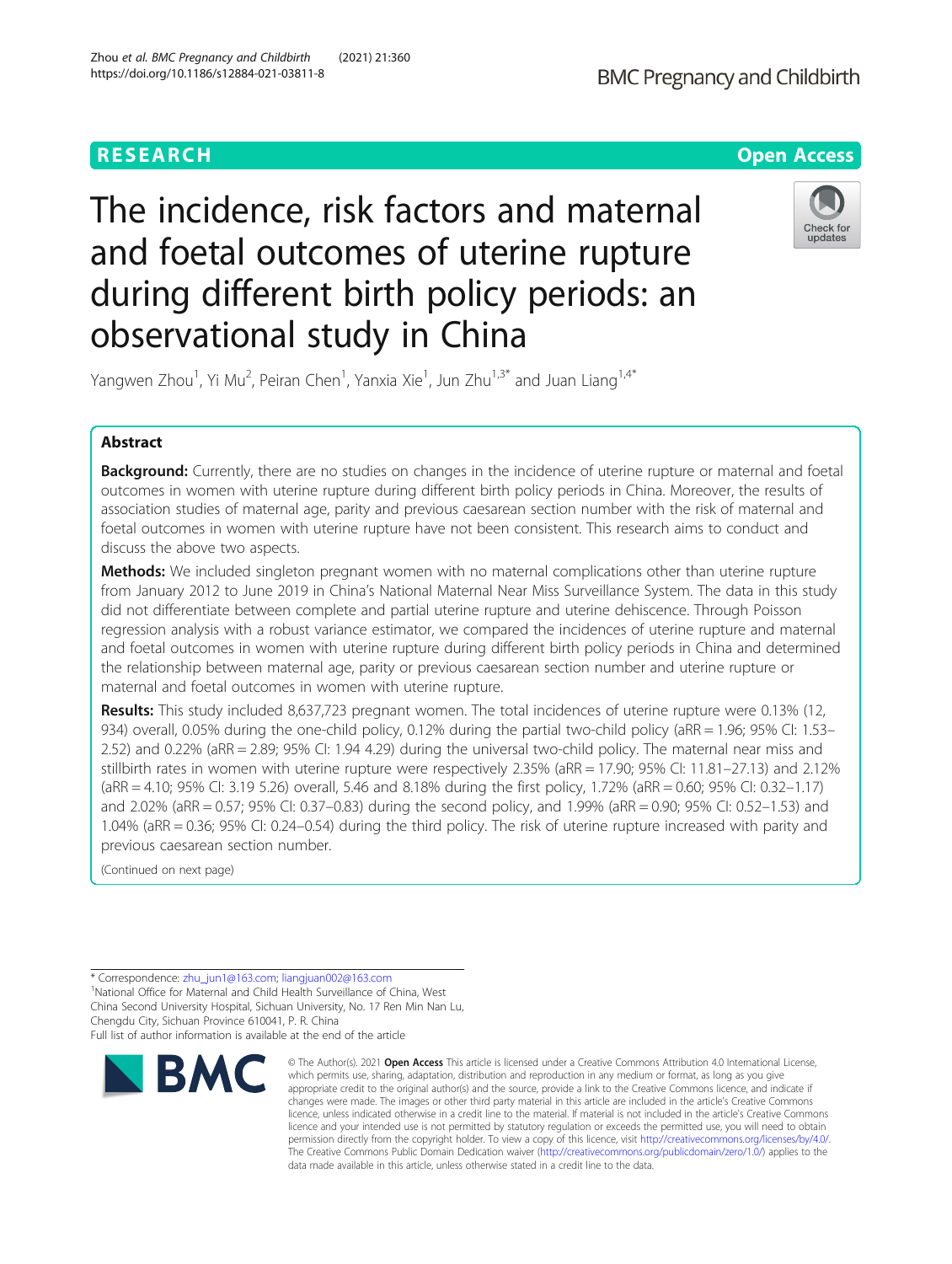# (Continued from previous page)

**Conclusion:** The uterine rupture rate in China continues to increase among different birth policy periods, and the risk of maternal near miss among women with uterine rupture has not significantly improved. The Chinese government, obstetricians, and scholars should work together to reverse the rising rate of uterine rupture and improve the pregnancy outcomes in women with uterine rupture.

Keywords: Uterine rupture, Birth policy, Incidence, Risk factors, Pregnancy outcomes

# Background

Uterine rupture is an emergency obstetric condition in which the uterine wall is torn and the integrity of the uterus is destroyed, often causing serious maternal and perinatal complications  $[1-3]$  $[1-3]$  $[1-3]$  $[1-3]$ . The incidence of uterine rupture is low. According to a systematic review by the World Health Organization (WHO), the incidence of uterine rupture based on community research is 0.053% and that based on medical institution research is 0.31% [\[4](#page-9-0)].

In November 2013 and October 2015, China implemented the partial two-child policy [\[5](#page-9-0)] and the universal two-child policy [\[6](#page-9-0)], respectively. The numbers and proportions of older women, multiparous women and women with previous caesarean sections have been constantly increasing [[7,](#page-9-0) [8](#page-9-0)], which may lead to maternal and neonatal health problems. It has been reported that compared with those during the period of the one-child policy, the incidences of maternal placental accreta spectrum disorder [[9\]](#page-9-0) and birth defects [[10\]](#page-9-0) during the period of the universal two-child policy have increased. Uterine rupture is an obstetric disease that is closely related to maternal reproductive characteristics. The changes in these reproductive characteristics may also affect the uterine rupture incidence and maternal and neonatal outcomes. To our knowledge, there is no research report on the incidence of uterine rupture or the changes in maternal and foetal outcomes in women with uterine rupture under the different birth policies.

Previous caesarean section delivery is the most important risk factor for uterine rupture  $[11]$ . However, whether the risk of uterine rupture increases with the increasing number of previous caesarean sections is still unclear [[12](#page-9-0), [13](#page-9-0)]. Moreover, according to the 2019 American College of Obstetricians and Gynecologists (ACOG) guidelines for vaginal birth after caesarean section delivery [\[14](#page-9-0)], women with two previous low-transverse caesarean deliveries are candidates for trial of labour after caesarean delivery (TOLAC) [\[14\]](#page-9-0), but the expert consensus on the management of vaginal birth after caesarean section delivery in China (2016) indicates that a history of two uterine operations is a contraindication for TOLAC [\[15](#page-9-0)]. At the same time, the ACOG guideline [[14](#page-9-0)] and Chinese expert consensus [[15](#page-9-0)] do not mention the influence of maternal age or parity on uterine rupture, and there are also contradictions among research study results [[12](#page-9-0), [13](#page-9-0), [16](#page-9-0)–[20\]](#page-9-0). These findings suggest that the relationship between the risk of uterine rupture and maternal age, parity, or the number of previous caesarean sections needs more research evidence.

The purpose of this study was to identify the trends in uterine rupture among different birth policy periods and changes in maternal and foetal outcomes in women with uterine rupture in China, to analyse the relationship between maternal age, parity or number of previous caesarean sections and uterine rupture or maternal and foetal outcomes and to provide basic data to inform obstetric consulting and the optimization of obstetric management and practice.

# **Methods**

# Data sources

We used data collected from January 2012 to June 2019 from China's National Maternal Near Miss Surveillance System (NMNMSS). The surveillance system, which was established in October 2010, covered 326 urban or rural areas in 30 provinces and covered 441 hospitals with more than 1000 annual births at the county level or above. We used the maternal and perinatal health survey method [[21](#page-9-0)] recommended by the WHO to record the information regarding maternal near misses and foetal outcomes in monitoring hospitals. The obstetrician prospectively collected data on the maternal sociodemographic and obstetric characteristics of all pregnant or postpartum women admitted to the obstetric department at each monitoring hospital from the time of admission until discharge. The sampling strategy, data collection, reporting processes, and quality control method of the monitoring system have been described in previous studies [[22,](#page-9-0) [23\]](#page-9-0).

This study was approved by the Ethics Review Committee of West China Second University Hospital, Sichuan University, and conducted in accordance with the principles of the Declaration of Helsinki. Because of the retrospective design of this study, the Ethics Review Committee of West China Second University Hospital, Sichuan University has waived the requirement of the informed consent for this study.

# Definition of variables

Given the time interval between conception and delivery, the effect of the new policy will lag. We delayed the time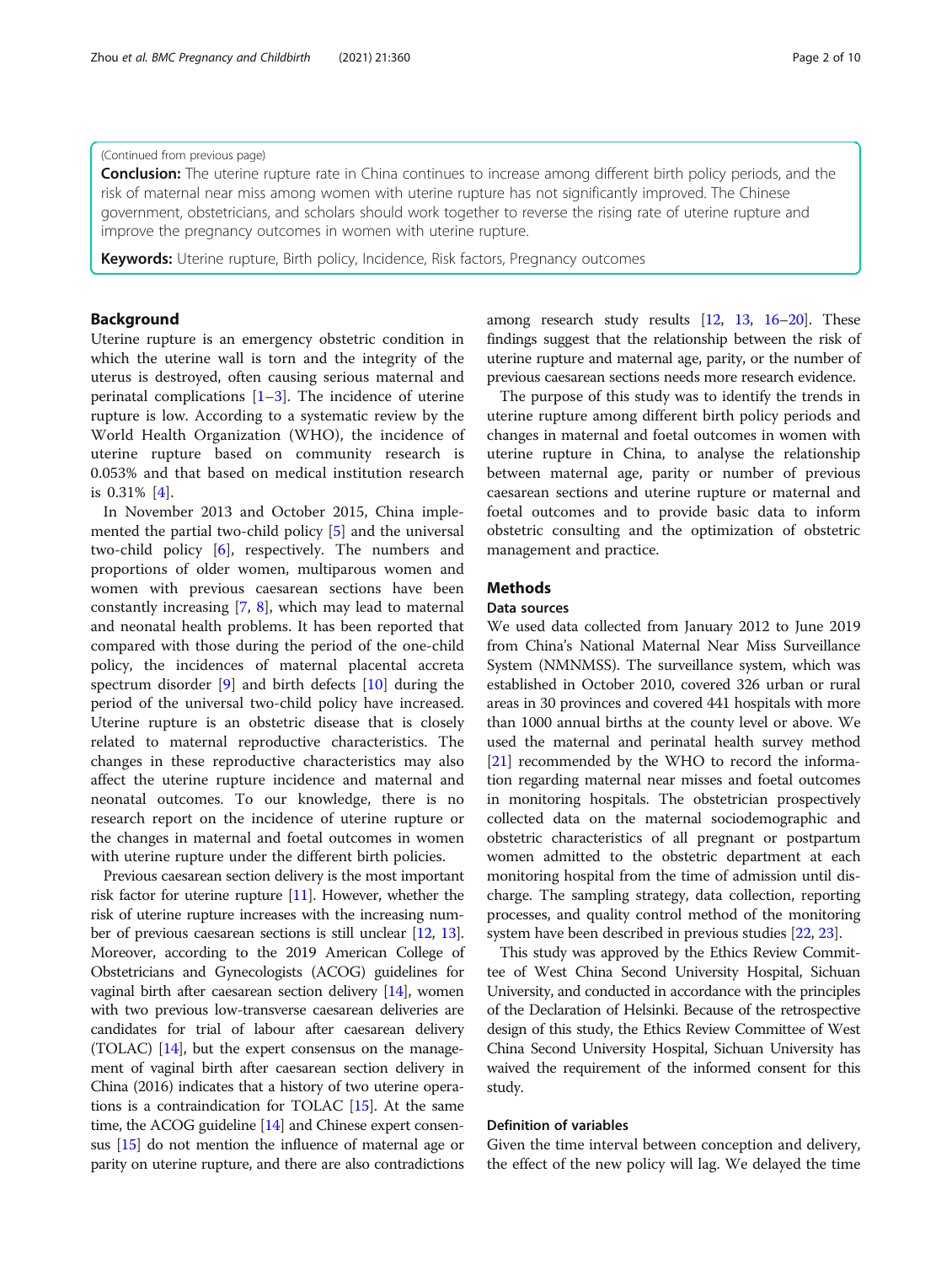of implementation of the partial two-child policy and the universal two-child policy by 9 months to use the actual starting times of the effects of the two birth policies, namely, October 2014 and September 2016, respectively. Based on this, the period of the one-child policy in this study was from January 2012 to August 2014 (31 months), the period of the partial two-child policy was from September 2014 to July 2016 (22 months), and the period of the universal two-child policy was from August 2016 to June 2019 (34 months).

We divided maternal age into the following groups: < 24, 24–29, 30–34 and ≥ 35 years. Parity did not include this pregnancy and was classified into 0, 1, 2 and  $\geq 3$ , and the number of previous caesarean sections was divided into 0, 1 and  $\geq$  2. Uterine rupture was defined as uterine or lower uterine dehiscence in late pregnancy or during childbirth, including complete and incomplete rupture [[24\]](#page-9-0), and cases of uterine dehiscence found during elective caesarean section without preceding clinical symptoms were also included in the study. The adverse pregnancy outcomes focused on in this study were maternal near miss and fetal stillbirth. The criteria for maternal near miss were based on the organ failure criteria recommended by the WHO [[25\]](#page-9-0). Stillbirth included antepartum and intrapartum fetal death. Other variables included region (eastern, central and western), hospital level (unknown, level 1, level 2, or level 3), maternal education (no school, primary school, middle school, high school, college or higher), marital status (married, single/widowed/divorced), number of antenatal care visits (0, 1–3, 4–6, 7–9, 10 or higher), gestational age (< 28 weeks, 28–31 weeks, 32–36 weeks, 37–42 weeks, or 42 weeks or higher), foetal presentation (head or other form of presentation), delivery method (vaginal delivery or caesarean section delivery), foetal sex (male or female), and foetal weight (< 2500 g, 2500–4000 g, or > 4000 g). The foetal delivery method was the final delivery method.

#### Statistical analysis

The study used data from 438 of 441 monitoring hospitals (excluding three medical institutions that had not reported any data since 2012), restricted the analysis to women who delivered at or after 28 completed weeks of gestation and excluded women with pregnancy complications other than uterine rupture.

First, we estimated the total incidence of uterine rupture in China from 2012 to 2019 and the incidences of uterine rupture in China during the different birth policy periods. As the NMNMSS oversampled hospitals in large cities, we weighted the uterine rupture rate for the sampling distribution of the population according to the 2010 census of China, as detailed elsewhere [[22](#page-9-0)]. To examine the relationships between different birth policy periods and uterine rupture rates, we used Poisson regression with a robust variance estimator [[26](#page-9-0), [27](#page-9-0)]. We calculated crude relative risks (cRRs) and 95% CIs after weighting for the sampling distribution of the population and clustering of births within hospitals. We also calculated adjusted relative risks (aRRs) and 95% confidence intervals (CIs) by further adjusting for the hospital (region and hospital level), maternal sociodemographic characteristics (education level, marital status, and number of antenatal care visits), and maternal obstetric characteristics (foetal presentation, delivery methods, foetal sex, and foetal weight). We investigated both multicollinearity and model goodness-of-fit to identify the most robust and stable model.

Then, we used the above methods to determine the association between maternal age, parity of the number of previous caesarean deliveries and uterine rupture to estimate the rates of maternal near miss and stillbirth in women with uterine rupture under different birth policy periods, to compare the risks of adverse pregnancy outcomes between women with uterine rupture and women without uterine rupture, to compare the risks of adverse pregnancy outcomes in women with uterine rupture during the different birth policy periods, to examine the relationship between maternal age, parity or the number of previous caesarean deliveries and adverse pregnancy outcomes in women with uterine rupture and outcomes among women with uterine rupture, computing their cRRs, aRRs, and 95% CIs. All the above analyses were completed with STATA 15.0.

# Results

# Changes in the uterine rupture rate in China under different birth policy periods

From January 2012 to June 2019, a total of 12,934 cases of uterine rupture occurred among 8,637,723 singleton pregnant women, with a rupture rate of 0.13% (Table [2](#page-4-0)). Compared with that during the period of the one-child policy, which was 0.05%, the rate of uterine rupture increased by 0.12% (aRR = 1.96; 95% CI: 1.53–2.52) and 0.22% (aRR = 2.89; 95% CI: 1.94–4.29) during the periods of the partial two-child policy and universal two-child policy. This trend was also observed among women of different ages, parities and numbers of previous caesarean sections (Table [1\)](#page-3-0). During the period of the universal twochild policy, the uterine rupture rates of pregnant women aged 35 and above, of those who had one or more deliveries, and of those who had one or more previous caesarean sections were 0.42% (aRR = 2.80; 95% CI: 1.72–4.58), 0.39% (aRR = 3.05; 95% CI: 1.99–4.65) and 1.02% (aRR = 3.21; 95% CI: 2.06–4.98), respectively (Table [1](#page-3-0)).

# Relationships between uterine rupture and maternal age, parity and number of previous caesarean sections

Multiparity (aRR = 2.17; 95% CI: 1.43–3.29) and previous caesarean section history (aRR = 11.33; 95% CI: 8.59–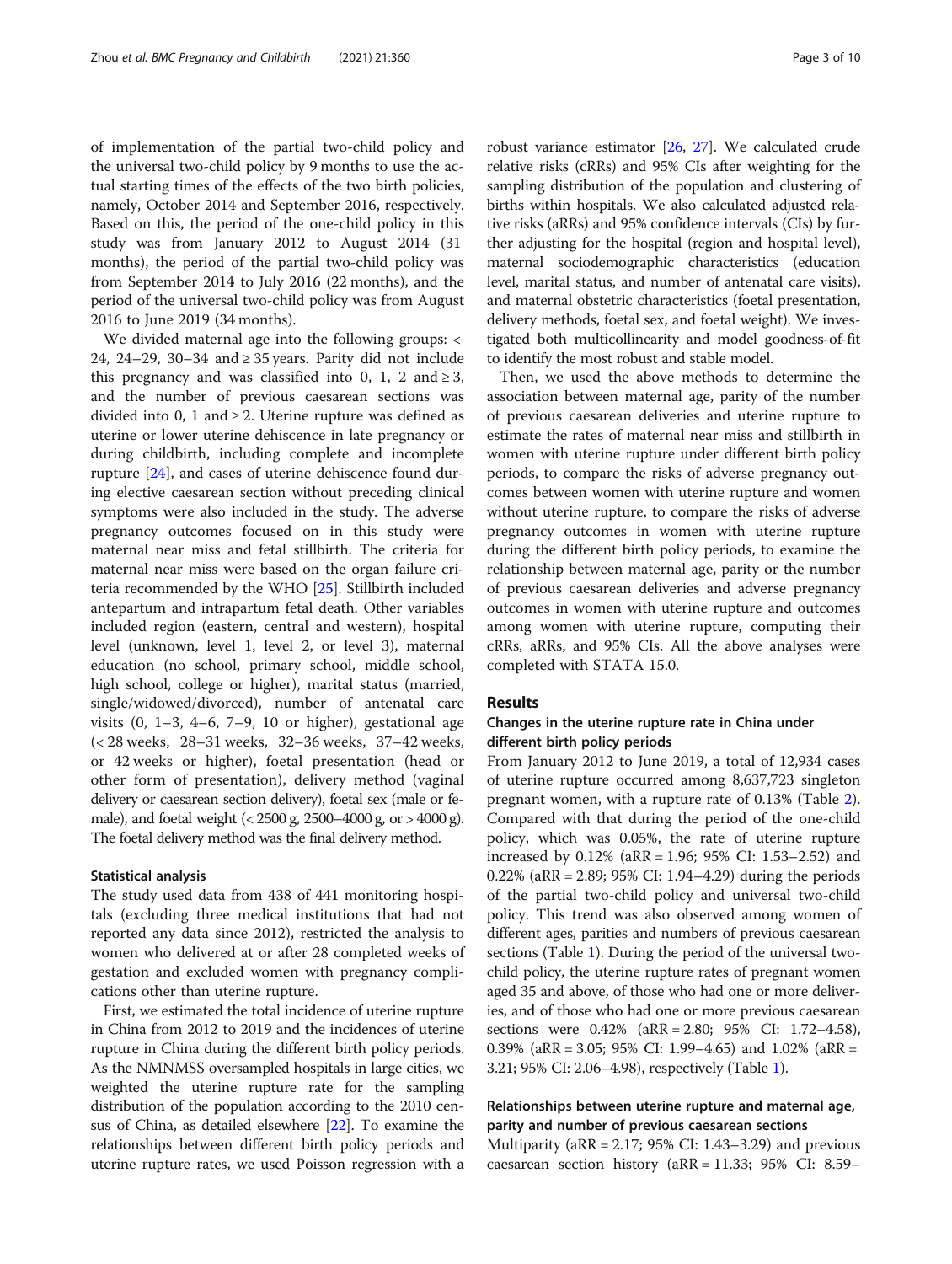<span id="page-3-0"></span>Table 1 Incidence and number of uterine ruptures by maternal age, parity and number previous caesarean sections over different birth policy periods in 438 hospitals, China

| pliter policy periods in 450 hospitals, Crima<br>Maternal characteristics | One-child policy period | Partial two-child policy period | Universal two-child policy period |  |
|---------------------------------------------------------------------------|-------------------------|---------------------------------|-----------------------------------|--|
| Weighted rate, per 100 births <sup>a</sup>                                |                         |                                 |                                   |  |
| Maternal age                                                              |                         |                                 |                                   |  |
| $< 24$                                                                    | 0.02                    | 0.05                            | 0.09                              |  |
| $24 - 29$                                                                 | 0.04                    | 0.09                            | 0.16                              |  |
| $30 - 34$                                                                 | 0.08                    | 0.21                            | 0.32                              |  |
| $\geq 35$                                                                 | 0.65                    | 0.24                            | 0.42                              |  |
| Missing                                                                   | 0.04                    | 0.09                            | 0.10                              |  |
| <b>Parity</b>                                                             |                         |                                 |                                   |  |
| $\,0\,$                                                                   | 0.01                    | 0.02                            | 0.02                              |  |
| $\geq 1$                                                                  |                         |                                 |                                   |  |
| All                                                                       | 0.10                    | 0.23                            | 0.39                              |  |
| $\mathbf{1}$                                                              | 0.09                    | 0.23                            | 0.38                              |  |
| $\overline{2}$                                                            | 0.13                    | 0.26                            | 0.46                              |  |
| $\geq$ 3                                                                  | 0.14                    | 0.15                            | 0.28                              |  |
| Missing                                                                   | 0.03                    | 0.00                            | 1.21                              |  |
| Previous caesarean sections                                               |                         |                                 |                                   |  |
| $\,0\,$                                                                   | 0.01                    | 0.02                            | 0.02                              |  |
| $\geq$ 1                                                                  |                         |                                 |                                   |  |
| $\mathsf{All}$                                                            | 0.30                    | 0.67                            | 1.02                              |  |
| $\mathbf{1}$                                                              | 0.28                    | 0.64                            | 0.95                              |  |
| $\geq$ 2                                                                  | 0.65                    | 1.18                            | 1.92                              |  |
| Missing                                                                   | 0.02                    | 0.14                            | 1.09                              |  |
| <b>Total</b>                                                              | 0.05                    | 0.12                            | 0.22                              |  |
| Adjusted odds ratio <sup>a</sup>                                          |                         |                                 |                                   |  |
| Maternal age <sup>b</sup>                                                 |                         |                                 |                                   |  |
| $\leq$ 24                                                                 | $\mathbf{1}$            | $1.79(1.31 - 2.45)$             | 2.54 (1.75-3.68)                  |  |
| $24 - 29$                                                                 | $\mathbf{1}$            | 1.86 (1.40-2.44)                | 2.90 (1.94-4.35)                  |  |
| $30 - 34$                                                                 | $\mathbf{1}$            | 2.00 (1.49-2.69)                | 2.84 (1.82-4.32)                  |  |
| $\geq 35$                                                                 | $\mathbf{1}$            | 2.06 (1.47-2.87)                | 2.80 (1.72-4.58)                  |  |
| Parity <sup>c</sup>                                                       |                         |                                 |                                   |  |
| $\mathbf 0$                                                               | $\mathbf{1}$            | 1.50 (1.12-1.99)                | 1.89 (1.24-2.88)                  |  |
| $\geq$ 1                                                                  |                         |                                 |                                   |  |
| $\mathsf{All}$                                                            | $\mathbf{1}$            | $2.05(1.56-2.70)$               | 3.05 (1.99-4.65)                  |  |
| $\mathbf{1}$                                                              | 1                       | 2.09 (1.57-2.77)                | 3.00 (1.92-4.70)                  |  |
| $\overline{2}$                                                            | 1                       | $1.74(1.31 - 2.31)$             | 2.75 (1.86-4.06)                  |  |
| $\geq$ 3                                                                  | 1                       | $0.97(0.56 - 1.69)$             | 1.83 (1.09-3.06)                  |  |
| Previous caesarean sections <sup>d</sup>                                  |                         |                                 |                                   |  |
| $\,0\,$                                                                   | $\mathbf{1}$            | 1.45 (1.14-1.85)                | 1.88 (1.37-2.59)                  |  |
| $\geq$ 1                                                                  |                         |                                 |                                   |  |
| All                                                                       | $\mathbf{1}$            | 2.14 (1.60-2.86)                | 3.21 (2.06-4.98)                  |  |
| $\mathbf{1}$                                                              | 1                       | 2.12 (1.57-2.87)                | 3.06 (1.93-4.85)                  |  |
| $\geq$ 2                                                                  | 1                       | $1.82(1.36 - 2.44)$             | 3.20 (2.12-4.84)                  |  |
| Total                                                                     | $\mathbf{1}$            | 1.96 (1.53-2.52)                | 2.89 (1.94-4.29)                  |  |

<sup>a</sup>Weighted for the sampling distribution of the population covered by the Chinese National Maternal Near Miss Surveillance System<br><sup>b</sup>We did not adjust for maternal age in the different age groups

<sup>c</sup>We did not adjust for parity in the different parity groups<br><sup>d</sup>We did not adjust for previous caesarean sections in different groups of previous caesarean sections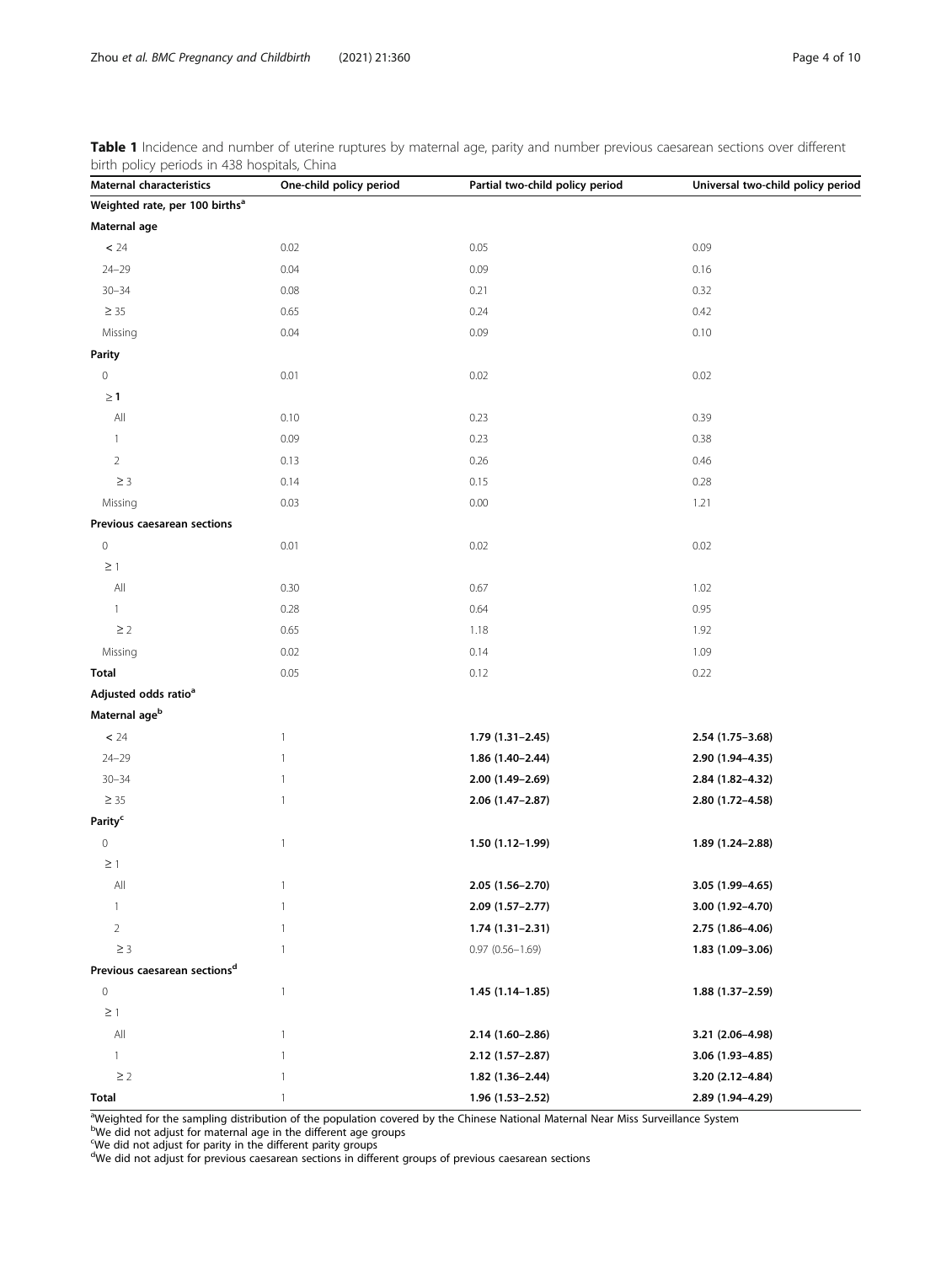<span id="page-4-0"></span>14.96) were risk factors for uterine rupture, and the risk of uterine rupture increased with increasing parity and number of previous caesarean sections (Table 2). The risk of uterine rupture for women with 1, 2 and 3 or more parity was respectively 2.21-fold, 2.60-fold and 2.57-fold that of women with 0 parity (Table 2). The risk of uterine rupture for women with 1 and 2 or more previous caesarean sections was 10.69 times and 19.93 times that of women with 0 caesarean sections (Table 2).

# Relationships between adverse maternal and foetal outcomes of women with uterine rupture and maternal age, parity and number of previous caesarean sections

The rates of maternal near miss and stillbirth among women with uterine rupture were 2.35 and 2.12%, respectively, and the risks were 17.90-fold (aRR = 17.90, 95% CI 95% CI: 11.81–27.13) and 4.10-fold (aRR = 4.10, 95% CI 95% CI: 3.19–5.26) that among women without uterine rupture (Table [3](#page-5-0)).

The risks of maternal near miss and stillbirth increased with increasing parity among women with uterine

rupture. Additionally, the risks of maternal near miss among women with a parity of 2 and 3 or more were respectively 3.31-fold (aRR = 3.31, 95% CI: 1.62–6.77) and 4.73-fold (aRR = 4.73, 95% CI: 2.04–4.27) those of women with a parity of 0, and the risks of stillbirth among women with a parity or 2 and 3 or more were respectively 2.15-fold (aRR = 2.15, 95% CI: 1.09–4.27) and 3.21-fold (aRR = 3.21, 95%CI: 1.54–6.65) those of women with a parity of 0, respectively (Table [3](#page-5-0)).

As the number of previous caesarean sections decreased, the risks of maternal near miss and stillbirth increased among women with uterine rupture. The risks of maternal near miss among women with a parity of 1 and parity of 0 were respectively 2.18-fold (aRR = 2.18, 95%CI: 1.30–3.65) and 4.68-fold (aRR = 4.68, 95% CI: 2.50–8.76) those of women with a parity of 2, and the risks of stillbirth were respectively 2.62-fold (aRR = 2.62, 95% CI: 1.54–4.56) and 4.47-fold (aRR = 4.47, 95% CI: 2.58–7.74) those of women with a parity of 2 (Table [3](#page-5-0)). After multiple-factor adjustment, there was no statistically significant difference between maternal age and the

| <b>Maternal characteristics</b>          | Number of uterine ruptures (%) | Weighted rate, per 100 births <sup>a</sup> | Crude odds ratio <sup>a</sup> | Adjusted odds ratio <sup>a</sup> |
|------------------------------------------|--------------------------------|--------------------------------------------|-------------------------------|----------------------------------|
| Maternal age <sup>b</sup>                |                                |                                            |                               |                                  |
| < 24                                     | 1105 (8.54)                    | 0.05                                       |                               | 1                                |
| $24 - 29$                                | 3949 (30.53)                   | 0.10                                       | $2.11(1.71-2.62)$             | $0.91(0.78 - 1.07)$              |
| $30 - 34$                                | 4830 (37.34)                   | 0.23                                       | $4.67(3.45 - 6.34)$           | $0.91(0.72 - 1.14)$              |
| $\geq$ 35                                | 2831 (21.89)                   | 0.29                                       | $6.05(4.02 - 9.10)$           | $0.83$ $(0.66 - 1.04)$           |
| Missing                                  | 219 (1.69)                     | 0.07                                       | $1.40(0.94 - 2.10)$           | $0.55(0.38 - 0.79)$              |
| Parity <sup>c</sup>                      |                                |                                            |                               |                                  |
| $\mathbf{0}$                             | 948 (7.33)                     | 0.02                                       |                               |                                  |
| $\geq$ 1                                 |                                |                                            |                               |                                  |
| All                                      |                                | 0.26                                       | 14.69 (9.31-23.20)            | 2.17 (1.43-3.29)                 |
| $\mathbf{1}$                             | 9698 (74.98)                   | 0.26                                       | 14.21 (8.85-22.81)            | $2.21(1.45-3.37)$                |
| $\overline{2}$                           | 1966 (15.20)                   | 0.32                                       | 17.74 (11.55-27.26)           | 2.60 (1.68-4.02)                 |
| $\geq$ 3                                 | 225 (1.74)                     | 0.21                                       | 11.46 (7.28-18.04)            | 2.57 (1.66-3.99)                 |
| Missing                                  | 97 (0.75)                      | 0.91                                       | 50.92 (25.49-101.72)          | $2.79(0.91 - 8.57)$              |
| Previous caesarean sections <sup>d</sup> |                                |                                            |                               |                                  |
| $\mathbf{0}$                             | 1545 (11.95)                   | 0.02                                       |                               |                                  |
| $\geq$ 1                                 |                                |                                            |                               |                                  |
| All                                      |                                | 0.75                                       | 39.85 (26.99-58.84)           | 11.33 (8.59-14.96)               |
| $\mathbf{1}$                             | 9797 (75.75)                   | 0.70                                       | 37.42 (25.04-55.94)           | 10.69 (8.15-14.02)               |
| $\geq$ 2                                 | 1478 (11.43)                   | 1.50                                       | 79.52 (53.76-117.62)          | 19.93 (13.16-30.20)              |
| Missing                                  | 114 (0.88)                     | 0.29                                       | 15.38 (2.94-80.42)            | 1.29 (0.34-4.87)                 |
| <b>Total</b>                             | 12,934 (100.00)                | 0.13                                       |                               |                                  |

a<br>Weighted for the sampling distribution of the population covered by the Chinese National Maternal Near Miss Surveillance System

bWe did not adjust for maternal age in the different age groups

We did not adjust for parity in the different parity groups

<sup>d</sup>We did not adjust for previous caesarean sections in different groups of previous caesarean sections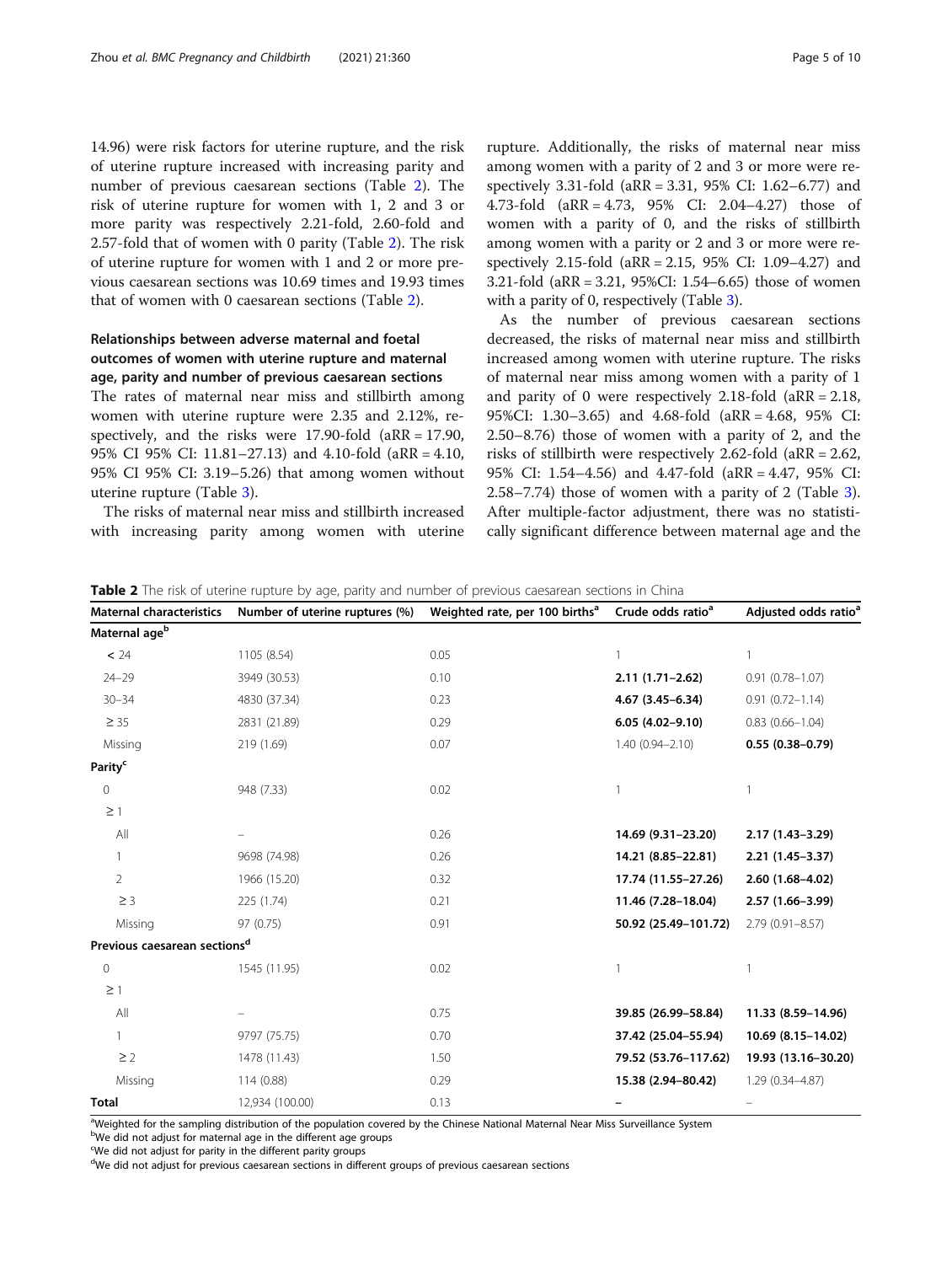<span id="page-5-0"></span>

|                                                                  | Maternal near miss |                                               |                                                                                                                                                                                                                                          |                                                                | Stillbirth     |                                               |                               |                                    |
|------------------------------------------------------------------|--------------------|-----------------------------------------------|------------------------------------------------------------------------------------------------------------------------------------------------------------------------------------------------------------------------------------------|----------------------------------------------------------------|----------------|-----------------------------------------------|-------------------------------|------------------------------------|
|                                                                  | Number (%)         | Weighted rate,<br>per 100 births <sup>a</sup> | Crude odds ratio <sup>a</sup>                                                                                                                                                                                                            | Adjusted odds ratio <sup>a,b</sup>                             | Number (%)     | per 100 births <sup>a</sup><br>Weighted rate, | Crude odds ratio <sup>a</sup> | Adjusted odds ratio <sup>a,b</sup> |
| Without uterine rupture                                          | 5130 (94.87)       | 0.05                                          |                                                                                                                                                                                                                                          |                                                                | 92,413 (99.73) | $\overline{1}$ .01                            |                               |                                    |
| With uterine rupture                                             | 276 (5.13)         | 2.35                                          | 48.12 (33.44-69.24)                                                                                                                                                                                                                      | $17.90(11.81 - 27.13)$                                         | 250 (0.27)     | 2.12                                          | $2.10(1.40 - 3.15)$           | 4.10 (3.19-5.26)                   |
| With uterine rupture                                             |                    |                                               |                                                                                                                                                                                                                                          |                                                                |                |                                               |                               |                                    |
| Maternal age <sup>c</sup>                                        |                    |                                               |                                                                                                                                                                                                                                          |                                                                |                |                                               |                               |                                    |
| $\leq 24$                                                        | 28 (10.14)         | 2.74                                          |                                                                                                                                                                                                                                          |                                                                | 37 (14.80)     | 3.27                                          |                               |                                    |
| $24 - 29$                                                        | 74 (26.81)         | 2.06                                          | $0.75(0.47 - 1.19)$                                                                                                                                                                                                                      | $0.87(0.52 - 1.46)$                                            | 77 (30.80)     | 2.15                                          | $0.66(0.42 - 1.03)$           | 1.19 (0.76-1.87)                   |
| $30 - 34$                                                        | 90 (32.61)         | 2.00                                          | $0.73(0.43 - 1.22)$                                                                                                                                                                                                                      | 0.84 (0.49-1.46)                                               | 73 (29.20)     | 1.70                                          | $0.52(0.31 - 0.85)$           | 1.24 (0.79-1.95)                   |
| $\geq 35$                                                        | 71 (25.72)         | 2.78                                          | $1.01 (0.61 - 1.70)$                                                                                                                                                                                                                     | $1.00(0.57 - 1.72)$                                            | 50 (20.00)     | 183                                           | $0.56(0.31 - 1.01)$           | $1.09(0.65 - 1.81)$                |
| Missing                                                          | 13(4.71)           | 8.34                                          | 3.05 (1.47-6.30)                                                                                                                                                                                                                         | 1.64 (0.74-3.62)                                               | 13 (5.20)      | 8.98                                          | 2.74 (1.33-5.67)              | 2.61 (1.27-5.34)                   |
| Parity <sup>d</sup>                                              |                    |                                               |                                                                                                                                                                                                                                          |                                                                |                |                                               |                               |                                    |
| $\circ$                                                          | 43 (15.58)         | 4.56                                          |                                                                                                                                                                                                                                          |                                                                | 43 (17.20)     | 4.66                                          |                               |                                    |
|                                                                  | 151 (54.71)        | 1.69                                          | $0.37$ $(0.22 - 0.63)$                                                                                                                                                                                                                   | 1.42 (0.75-2.68)                                               | 135 (54.00)    | 147                                           | $0.32(0.17 - 0.60)$           | 1.09 (0.58-2.05)                   |
|                                                                  | 63 (22.83)         | 3.82                                          | $0.84$ $(0.50 - 1.41)$                                                                                                                                                                                                                   | 3.31 (1.62-6.77)                                               | 54 (21.60)     | 3.53                                          | 0.76 (0.40-1.44)              | 2.15 (1.09-4.27)                   |
| ΣS                                                               | 19 (6.88)          | 10.71                                         | $2.35(1.25 - 4.41)$                                                                                                                                                                                                                      | 4.73 (2.04-10.93)                                              | 18 (7.20)      | 936                                           | 2.01 (0.88-4.60)              | 3.21 (1.54-6.65)                   |
| Missing                                                          | (0.00)             |                                               |                                                                                                                                                                                                                                          |                                                                | (0.00)         | $\circ$                                       |                               |                                    |
| Previous caesarean sections <sup>e</sup>                         |                    |                                               |                                                                                                                                                                                                                                          |                                                                |                |                                               |                               |                                    |
|                                                                  | 95 (34.42)         | 6.77                                          | 2.74 (1.63-4.58)                                                                                                                                                                                                                         | 4.68 (2.50-8.76)                                               | 92 (36.80)     | 6.42                                          | $2.84(1.61 - 4.99)$           | 4.47 (2.58-7.74)                   |
|                                                                  | 147 (53.26)        | 1.64                                          | 0.66 (0.41-1.09)                                                                                                                                                                                                                         | $2.18(1.30 - 3.65)$                                            | 127 (50.80)    | $-1.46$                                       | 0.64 (0.40-1.02)              | 2.62 (1.54-4.56)                   |
| $\frac{2}{\sqrt{2}}$                                             | 32 (11.59)         | 2.48                                          |                                                                                                                                                                                                                                          |                                                                | 31 (12.40)     | 2.26                                          |                               |                                    |
| Missing                                                          | 2(0.72)            | 1.63                                          | $0.66$ $(0.07 - 5.98)$                                                                                                                                                                                                                   | $9.17(1.23 - 67.55)$                                           | (0.00)         | $\circ$                                       |                               |                                    |
| Weighted for the sampling distribution of the population covered |                    |                                               | <sup>b</sup> Adjusted for the clustering of births within hospitals, region; hospital level; maternal sociodemographic characteristics (maternal age, parity, previous caesarean section, education level, marital status, and number of | by the Chinese National Maternal Near Miss Surveillance System |                |                                               |                               |                                    |

Table 3 Adverse maternal and foetal outcomes by age, parity and number of previous caesarean sections among women in China Table 3 Adverse maternal and foetal outcomes by age, parity and number of previous caesarean sections among women in China

antenatal care visits); and maternal obstetric characteristics (foetal presentation, delivery methods, foetal sex, and foetal weight)<br>"We did not adjust for maternal age in the different age groups<br>"We did not adjust for p antenatal care visits); and maternal obstetric characteristics (foetal presentation, delivery methods, foetal sex, and foetal weight)

cWe did not adjust for maternal age in the different age groups

did not adjust for parity in the different parity groups

eWe did not adjust for previous caesarean sections in different groups of previous caesarean section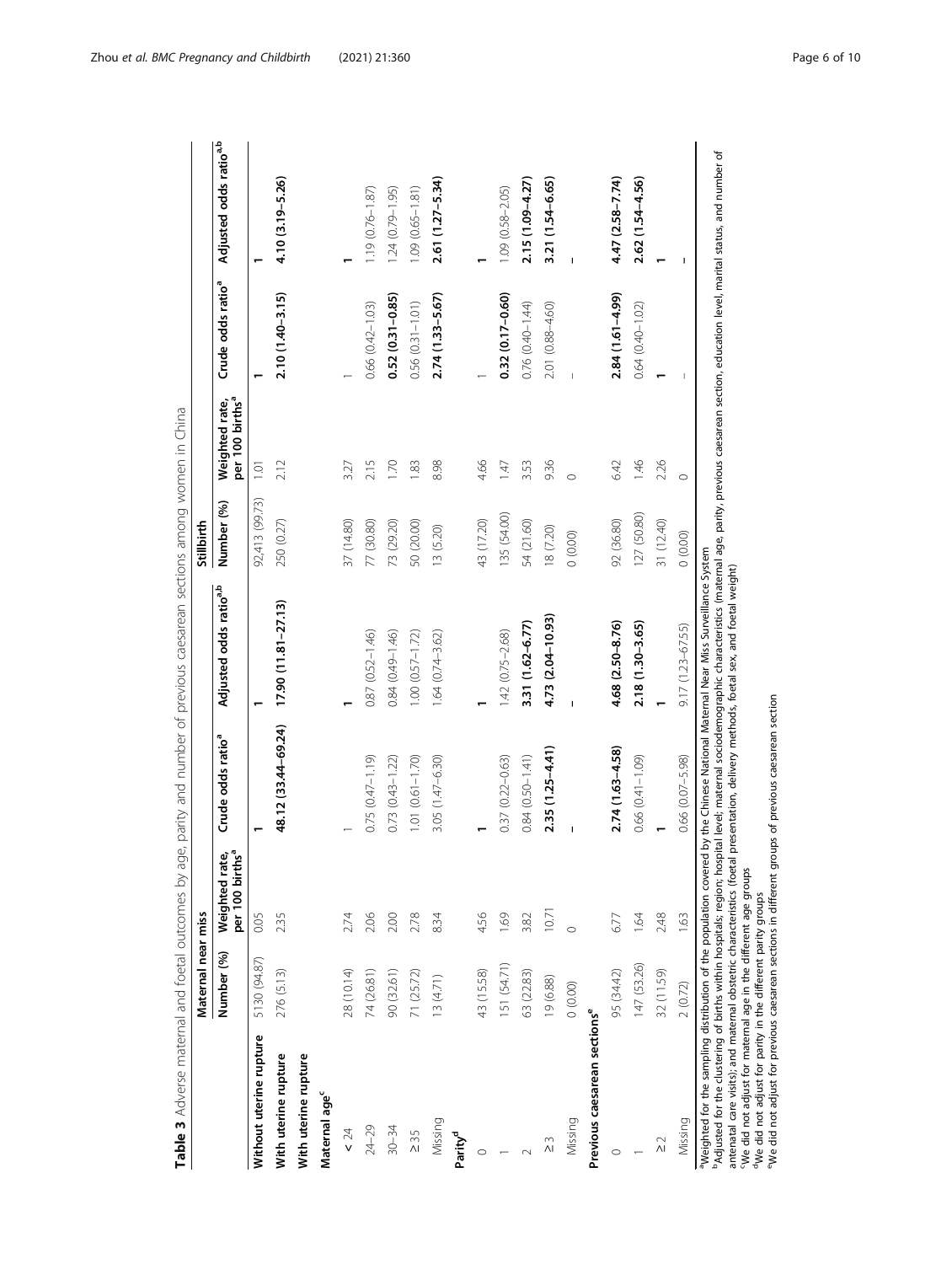risk of maternal near miss or stillbirth among women with uterine rupture (Table [3](#page-5-0)).

# Changes in adverse maternal and foetal outcomes in women with uterine rupture in China during different birth policy periods

In this study, the rates of maternal near miss and stillbirth in women with uterine rupture were 2.35 and 2.12%, respectively (Table [3](#page-5-0)). The risks of maternal near miss (aRR = 17.90, 95% CI: 11.81–27.13) and stillbirth  $(aRR = 4.10, 95\% \text{ CI: } 3.19 - 5.26)$  were increased by uterine rupture (Table 4). The stillbirth rates in women with uterine rupture were 2.02 and 1.04% during the periods of the partial two-child policy and universal two-child policy, respectively, and 8.18% during the period of the one-child policy, and the stillbirth risks decreased by 43% (aRR = 0.57, 95% CI: 0.37–0.83) and 64% (aRR = 0.36, 95% CI: 0.24–0.54), respectively (Table 4). There were differences in the maternal near miss rates in women with uterine rupture among the different birth policy periods, but there was no statistically significant difference in the risk after multiple-factor adjustment (Table 4).

In Additional file [1,](#page-8-0) we present number of uterine ruptures by maternal age, parity and number previous caesarean sections over different birth policy periods in 438 hospitals in China. In Additional file [2](#page-8-0), we present the changes in maternal characteristics during the different birth policy periods in this study. In Additional file [3,](#page-8-0) we present the influence of parity and the number of previous caesarean sections on the incidence of uterine rupture after stratification by age. Interested

readers can go to the relevant webpage to download and reference this information.

# **Discussion**

We analysed data on 8,637,723 pregnancies from 438 monitoring hospitals in China from January 2012 to June 2019. From the period of the one-child policy to the partial two-child policy and universal two-child policy, the uterine rupture rate increased, and the stillbirth risk among women with uterine rupture decreased; furthermore, no statistically significant difference was observed the risk of maternal near miss among women with uterine rupture. The risk of uterine rupture increased with parity and the number of previous caesarean sections. The higher the parity was, the lower the number of previous caesarean sections and more serious the maternal and foetal outcomes in women with uterine rupture would be. The risks of maternal near miss and stillbirth among women with uterine rupture were significantly higher than those among women without uterine rupture.

During the periods of the one-child policy, partial two-child policy and universal two-child policy, the rates of uterine rupture in China increased from 0.05 to 0.12% to 0.22%, respectively. Studies conducted in Israel [[2\]](#page-9-0) from 1988 to 2009 and Norway [[28](#page-9-0)] from 1967 to 2008 also found that the rate of uterine rupture was constantly increasing. In this study, we estimated the uterine rupture rate in China was 0.13%, which is lower than the hospital-based median rate 0.31% reported in the WHO systematic review [[4](#page-9-0)]. The reason may be that the literature sources in this systematic review were mainly from countries in

| <b>Maternal characteristics</b>            | One-child policy period | Partial two-child policy period | Universal two-child policy period |
|--------------------------------------------|-------------------------|---------------------------------|-----------------------------------|
| Number (%)                                 |                         |                                 |                                   |
| Maternal near miss                         | 75 (27.7)               | 45 (16.30)                      | 156 (56.52)                       |
| Stillbirth                                 | 105 (42.00)             | 60 (24.00)                      | 85 (34.00)                        |
| Weighted rate, per 100 births <sup>a</sup> |                         |                                 |                                   |
| Maternal near miss                         | 5.46                    | 1.72                            | 1.99                              |
| Stillbirth                                 | 8.18                    | 2.02                            | 1.04                              |
| Crude odds ratio <sup>a</sup>              |                         |                                 |                                   |
| Maternal near miss                         |                         | $0.32(0.19-0.52)$               | $0.36(0.21-0.65)$                 |
| Stillbirth                                 |                         | $0.25(0.16-0.38)$               | $0.13(0.08 - 0.20)$               |
| Adjusted odds ratio <sup>a,b</sup>         |                         |                                 |                                   |
| Maternal near miss                         |                         | $0.60(0.32 - 1.17)$             | $0.90(0.52 - 1.53)$               |
| Stillbirth                                 |                         | $0.57(0.37-0.83)$               | $0.36(0.24 - 0.54)$               |

Table 4 The risks of maternal near miss and stillbirth in women with uterine rupture during different birth policy periods

a<br>Weighted for the sampling distribution of the population covered by the Chinese National Maternal Near Miss Surveillance System

b<br><sup>b</sup>Adjusted for the clustering of births within hospitals; region; hospital level; maternal sociodemographic characteristics (maternal age, parity, previous caesarean sections, education level, marital status, and number of antenatal care visits); and maternal obstetric characteristics (foetal presentation, delivery methods, foetal sex, and foetal weight)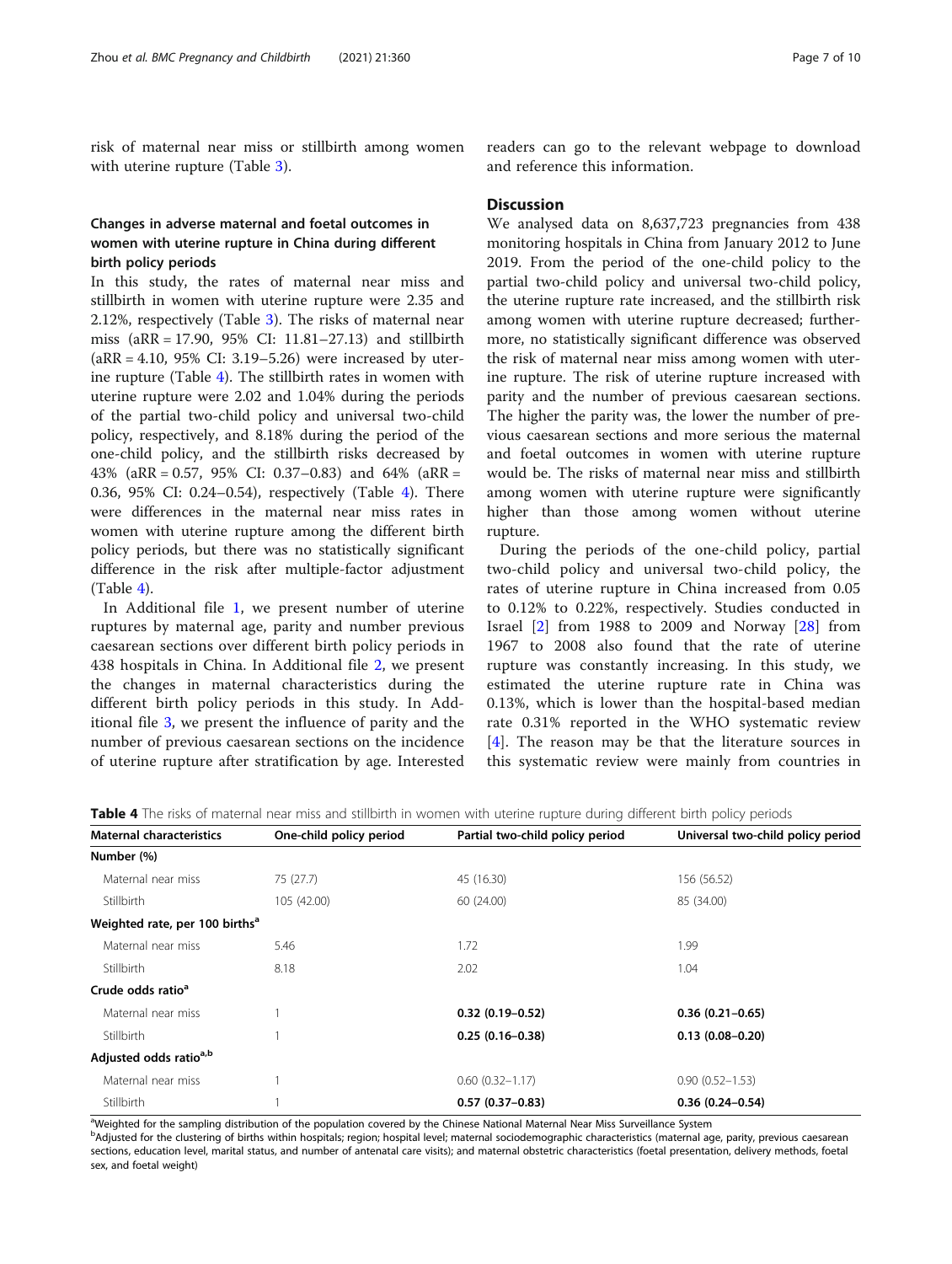Africa, Asia, Latin America and the Middle East, leading to a higher uterine rupture rate. The uterine rupture rate in China is higher than that reported by the International Network of Obstetric Survey Systems (INOSS) [[29](#page-9-0)], the Nordic obstetric monitoring study [\[30\]](#page-9-0) and the United States [\[31\]](#page-9-0). One of the main reasons may be that the complete uterine rupture rate was only estimated in those articles, while the uterine rupture in our study included complete uterine rupture, partial uterine rupture and asymptomatic dehiscence.

Consistent with previous studies, this study found that previous caesarean section was a risk factor for uterine rupture  $\begin{bmatrix} 1 \\ 32 \\ 33 \end{bmatrix}$  $\begin{bmatrix} 1 \\ 32 \\ 33 \end{bmatrix}$  $\begin{bmatrix} 1 \\ 32 \\ 33 \end{bmatrix}$ . Moreover, the risk of uterine rupture increases with increasing number of previous caesarean sections, which was consistent with the British study [\[13](#page-9-0)] and contradicted by the WHO study [[12\]](#page-9-0). Moreover, previous studies suggested that the rapid increase in the uterine rupture rate in the past few decades was closely related to the increase in the caesarean section rate [\[2](#page-9-0), [28](#page-9-0), [33](#page-9-0), [34](#page-9-0)]. Reducing the rate of nonmedical indications for caesarean sections among pregnant women, especially nulliparous women, remains a priority in reducing the global rate of uterine rupture. In this study, older age was not a risk factor for uterine rupture, which was consistent with the results of the two studies [[12,](#page-9-0) [13](#page-9-0)]; however, studies from the Netherlands [[18\]](#page-9-0), Sweden [[16\]](#page-9-0) and Norway [[17,](#page-9-0) [19](#page-9-0)] showed that age over 35 or 40 years significantly increases the risk of uterine rupture. We found that parity was a risk factor for uterine rupture, which was consistent with the results of the studies from Norway [[19](#page-9-0)] and Denmark [\[20](#page-9-0)] and inconsistent with other studies [[13,](#page-9-0) [17](#page-9-0), [18](#page-9-0)].

In the study, the maternal near miss and stillbirth rates in women with uterine rupture were 2.35 and 2.12%, respectively. According to the WHO [[12\]](#page-9-0), the maternal near miss and stillbirth rates in women with uterine rupture with a history of caesarean section were 31.2 and 42.9%, respectively, which were significantly higher than the rates in our study. In the Dutch [[18\]](#page-9-0) and British [[13\]](#page-9-0) studies, the perinatal mortality rates among women with uterine rupture were 8.70 and 12.4%, respectively, which were also higher than the rates in our study. On the one hand, perinatal mortality in Dutch and British studies included neonatal deaths, and this study only inlcuded stillbirth. On the other hand, incomplete rupture and cases of uterine dehiscence were also included in this study, which was different with in both studies. The stillbirth rate among women with uterine rupture dropped from 8.18 to 1.04% over the three periods of the child policy, and the risk of stillbirth dropped to 64%, which is attributed to the strengthening of pregnancy management since the implementation of the universal two-child policy and the improvement of the

quality of obstetric practice in China in recent years. However, there was no statistically significant difference in the risk of maternal near miss for women with uterine rupture, which may be related to the increased proportions of older women, multiparous women and women with previous caesarean sections.

In this study, the lower the number of previous caesarean sections was, the higher the risk of a serious outcome in women with uterine rupture would be, which is consistent with the two studies [\[28,](#page-9-0) [35\]](#page-9-0) but contrary to the other studies [\[36](#page-9-0)–[38](#page-9-0)]. The outcome of uterine rupture in women without uterine scars is more serious than that of women with uterine scars, and there may be two reasons for this. First, doctors are less alert to the occurrence of uterine rupture among women without uterine scars, leading to delayed diagnosis. Second, uterine rupture among women with uterine scars often occurs in scar tissue, and there may be less bleeding [\[18\]](#page-9-0). There are few studies on the correlation between parity and the outcome of uterine rupture. In our study, it was believed that women with a parity of two or more were more likely have a maternal near miss or stillbirth, which was consistent with the results of the Norwegian study [\[38](#page-9-0)].

In terms of research design, this study could observe only the increase in the uterine rupture rate during the three birth policy periods but could not determine the causal relationship between the uterine rupture rate and the different birth policies. We believe that the increase in the proportions of pregnant women with multiple births and previous caesarean sections after the adjustment of China's birth policy can partly explain the rise in the uterine rupture rate in recent years, but the effect of the change in birth policy on the increase in the uterine rupture rate is short-term. Studies have suggested that after the implementation of China's universal twochild policy, the rate of caesarean sections voluntarily requested by first-time mothers may decrease due to consideration of the increased demand for reproduction and the potential harm caused by caesarean section to mothers and foetuses, and nulliparous women who wish to have a second child are more likely to choose vaginal delivery [[39](#page-9-0)]. Therefore, in the long term, the universal two-child policy is conducive to reducing the caesarean section rate among nulliparous women in China, thus reducing the proportion of women with previous caesarean sections in the future and ultimately reducing the uterine rupture rate in China. However, these speculations need to be proven with rigorous data.

This study has a sample size of more than 8 million, making it one of the few studies on uterine rupture with a large sample size. The large sample size allowed us to analyse the risk of uterine rupture and the risk of maternal and foetal outcomes in women with uterine rupture among women of different ages, parity and numbers of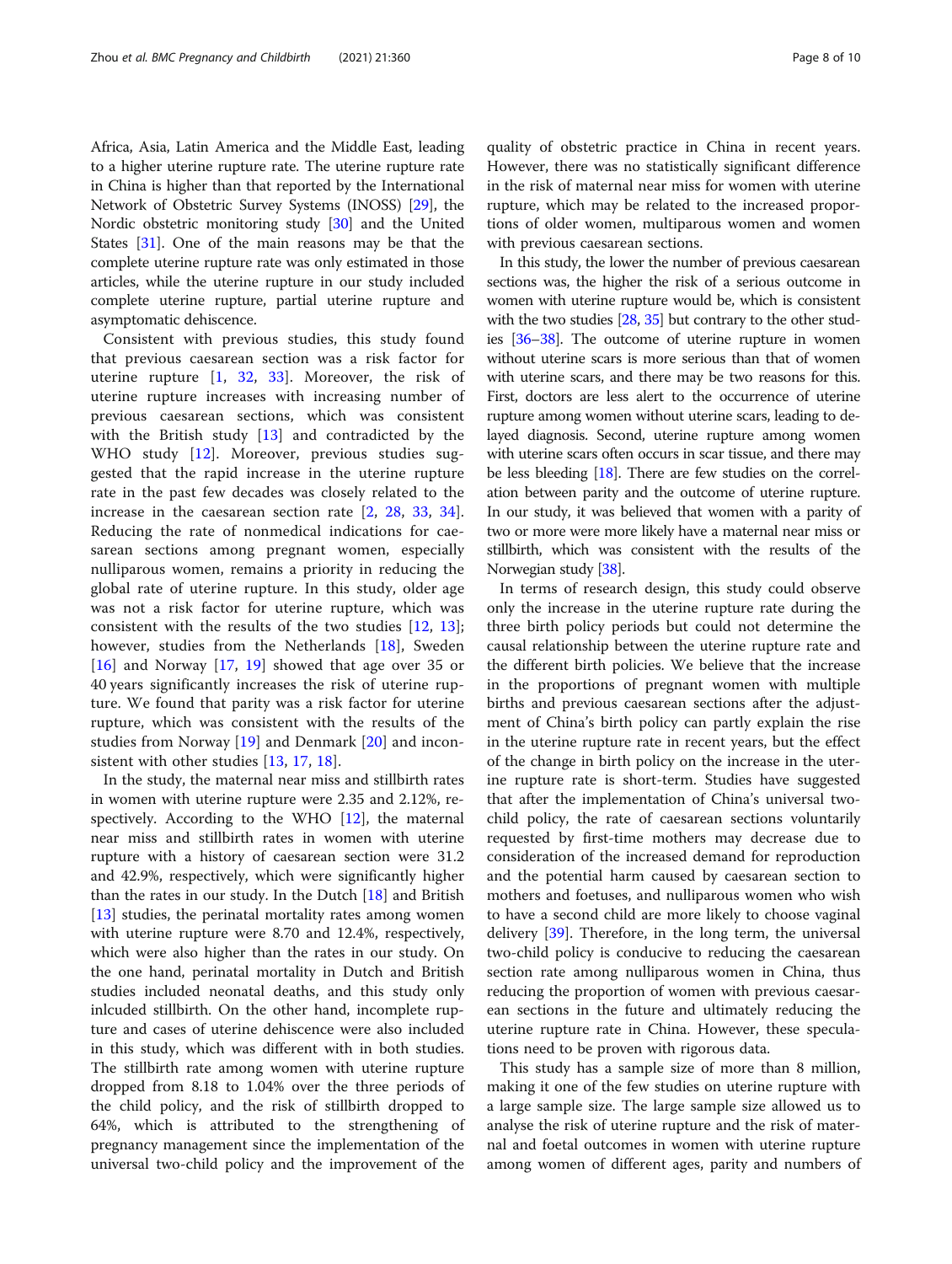<span id="page-8-0"></span>previous caesarean sections. The quality of the data obtained by the NMNMSS is high, and the data of each monitoring hospital are entered directly into the system by trained obstetricians. Moreover, we carry out on-site quality control for medical institutions in different provinces every year to ensure the reliability of the data quality. In addition, we have provided comprehensive clarification of the uterine rupture rate in China and the changes in the incidence of uterine rupture and in maternal and foetal outcomes in women with uterine rupture during the periods of China's different fertility policies.

However, this study still has some limitations. First, due to the limitation of the research data, we cannot distinguish between complete uterine rupture and incomplete uterine rupture. Second, due to the problems of oversampling and monitoring hospital representation, we weighted each region according to the rural and urban distribution of the 2010 census, it is not clear that this weighting fully adjusts for the oversampling of the NMNMSS in larger hospitals. Based on the above two reasons, readers should be cautious about the estimated incidence of uterine rupture in China in this study. Third, the study did not collect more detailed information, such as birth interval, whether the delivery was a TOLAC, any history of uterine surgery other than caesarean section, and the use of oxytocin or prostaglandins, which is important for an in-depth study of uterine rupture.

# Conclusions

During different birth policy periods, the uterine rupture rate in China has continued to increase, and the risk of maternal near miss among women with uterine rupture has not significantly improved. This trend requires the attention of the Chinese government, obstetricians and scholars. The Chinese government should formulate uterine rupture-related policies, management measures and disease prevention and control guidelines to reverse the high incidence of uterine rupture under the universal two-child policy period and improve maternal and foetal outcomes in women with uterine rupture. For the hospitals and obstetricians, it is necessary to conduct prudent pregnancy management and make an emergency plan for delivery of pregnant women with previous cesarean section. For scholars, more research should be carried out to verity the association between risk factors with the continuous increase of uterine rupture under different birth policies in China.

#### Abbreviations

WHO: World Health Organization; ACOG: American College of Obstetricians and Gynecologists; TOLAC: Trial of labor after cesarean delivery; NMNM SS: China's National Maternal Near Miss Surveillance System; cRRs: Crude relative risks; 95% CIs: 95% confidence intervals; aRRs: Adjusted relative risks

# Supplementary Information

The online version contains supplementary material available at [https://doi.](https://doi.org/10.1186/s12884-021-03811-8) [org/10.1186/s12884-021-03811-8.](https://doi.org/10.1186/s12884-021-03811-8)

Additional file 1. Number of uterine ruptures by maternal age, parity and number previous caesarean sections over different birth policy periods in 438 hospitals, China.

Additional file 2. Changes over different birth policy periods in age, parity and previous caesarean section distributions of women in 438 hospitals, China.

Additional file 3. The relative risks in different parity and previous caesatean section of women by age, China.

#### Acknowledgements

We are grateful to the surveillance hospitals and staff of China's National Maternal Near Miss Surveillance System for their assistance with data collection. We also thank all the subjects for their participation.

#### Authors' contributions

JZ and JL conceived and designed the study. YW Z, YM, PR C and YX X analyzed the data. YW Z, JZ and JL interpreted the data. YW Z wrote the manuscript, with critical input and comments from all other authors. YW Z, JZ and JL share primary responsibility for final content. All authors read and approved the final version of the manuscript for submission.

#### Funding

This study was supported by the National Key R&D Program of China (No. 2019YFC1005100), the National Health Commission of the People's Republic of China, the China Medical Board (Grant No. 11–065), the WHO (Grant No. CHN-12-MCN-004888), and UNICEF (Grant No. 2016EJH016).

#### Availability of data and materials

Data in our study were collected from 438 hospitals in China's National Maternal Near Miss Surveillance System. All data are stored electronically in an anonymous format and are currently available only to the main researchers. Data analysis collaborations may be possible on the basis of specific research proposals. Further information can be requested by e-mailing the principal investigator [\(liangjuan002@163.com](mailto:liangjuan002@163.com)).

#### **Declarations**

#### Ethics approval and consent to participate

This study was approved by the Ethics Review Committee of West China Second University Hospital, Sichuan University, and conducted in accordance with the principles of the Declaration of Helsinki. Because of the retrospective design of this study, the Ethics Review Committee of West China Second University Hospital, Sichuan University has waived the requirement of the informed consent for this study.

#### Consent for publication

Not applicable.

#### Competing interests

The authors declare that they have no conflicts of interest.

#### Author details

<sup>1</sup>National Office for Maternal and Child Health Surveillance of China, West China Second University Hospital, Sichuan University, No. 17 Ren Min Nan Lu, Chengdu City, Sichuan Province 610041, P. R. China. <sup>2</sup>National Office for Maternal and Child Health Surveillance of China, Department of Obstetrics, West China Second University Hospital, Sichuan University, Chengdu, Sichuan, China. <sup>3</sup> Key Laboratory of Birth Defects And Related Diseases of Women and Children (Sichuan University), Ministry of Education, Chengdu, Sichuan, China. <sup>4</sup>National Center for Birth Defect Monitoring of China, West China Second University Hospital, Sichuan University, No. 17 Ren Min Nan Lu, Chengdu City, Sichuan Province 610041, P. R. China.